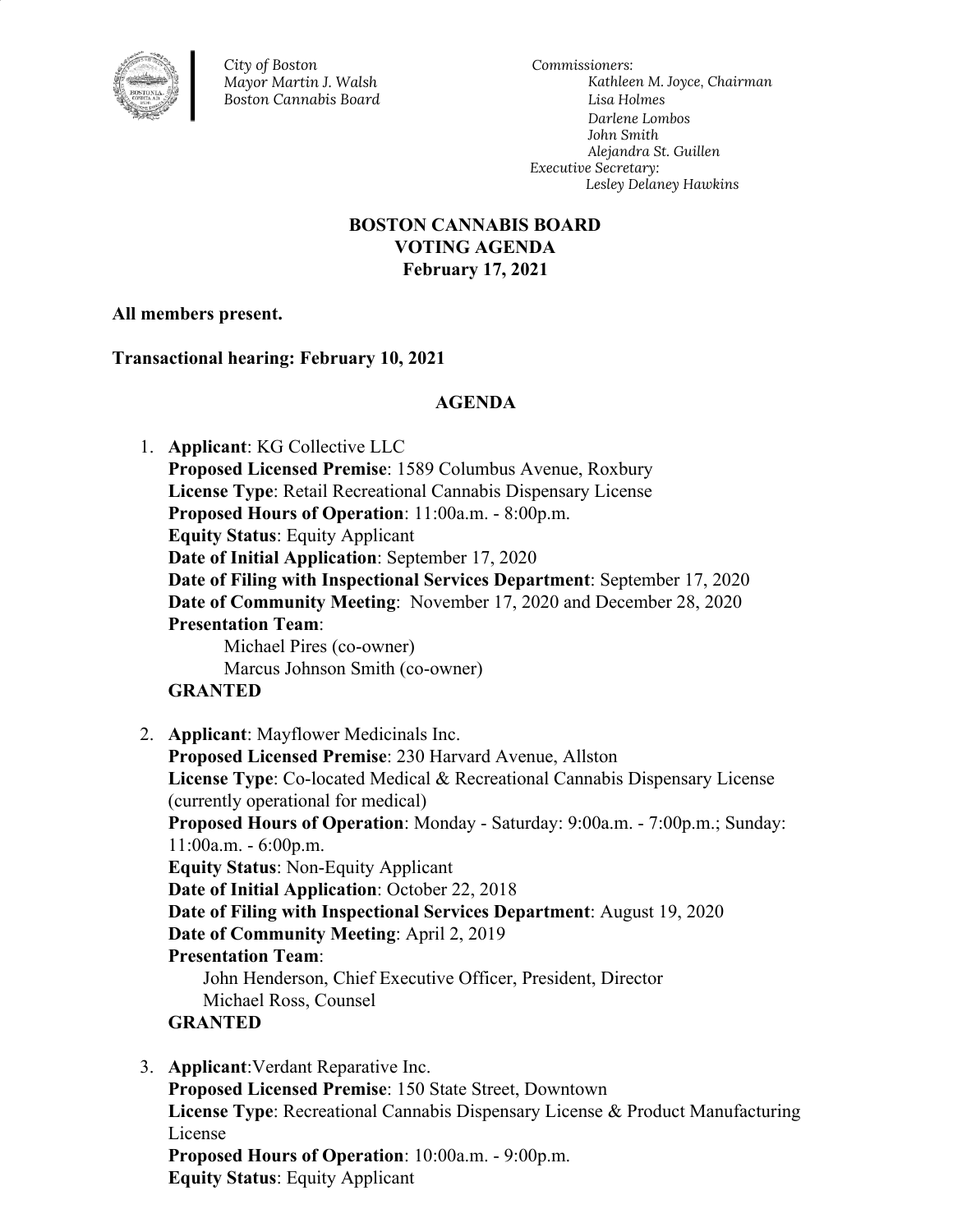**Date of Initial Application**: November 10, 2020 **Date of Filing with Inspectional Services Department**: December 13, 2020 **Date of Community Meeting**: January 21, 2021 **Presentation Team**: Tito Jackson, Owner THIS APPLICANT HAS A BUFFER ZONE CONFLICT **GRANTED CONDITIONALLY PENDING ZONING RELIEF FOR BUFFER ZONE VARIANCE; CONDITION TO BE PLACED ON LICENSE: NO SINGLES**

- 4. **Applicant**: East Boston Local Roots LLC **Proposed Licensed Premise**: 1006 Bennington Street, East Boston **License Type**: Recreational Cannabis Dispensary License **Proposed Hours of Operation**: 9:00a.m. - 8:00p.m. **Equity Status**: Non-Equity Applicant **Date of Initial Application**: January 31, 2019 **Date of Filing with Inspectional Services Department**: February 27, 2019 **Date of Community Meeting**: June 25, 2019 **Presentation Team**: Nicole Modica, Owner and Managing Member Tracy Monterisi, Owner and Managing Member Lorraine Curry, Owner and Managing Member James Schena, Owner and Chief Operating Officer
	- Michael Ross, Attorney
	- **GRANTED**

#### **Old & New Business:**

1. **Applicant**: Ember Gardens Boston LLC **Proposed Licensed Premise**: 297 Newbury Street, Back Bay **License Type**: Retail Recreational Cannabis Dispensary LicensE **Proposed Hours of Operation**: 11:00am - 8:00pm **Equity Status**: Equity Applicant **Date of Initial Application**: August 17, 2020 **Date of Filing with Inspectional Services Department**: August 20, 2020 **Date of Community Meeting**: August 26, 2020 and October 13, 2020 **Presentation Team**: Shane Hyde, CEO

Aaron Washington, Chief of Security Joseph Hoffman, Partner Thomas Augustine, Partner Christopher Tracy, Consultant

**GRANTED CONDITIONALLY PENDING ZONING RELIEF FOR BUFFER ZONE VARIANCE; CONDITIONS TO BE PLACED ON LICENSE: NO SINGLES; MINIMUM PURCHASE PRICE \$35.00; OPEN FOR BACK BAY RESIDENTS ONLY FROM 7:00P.M. - 8:00P.M. DAILY; ONLINE ORDERING ONLY.**